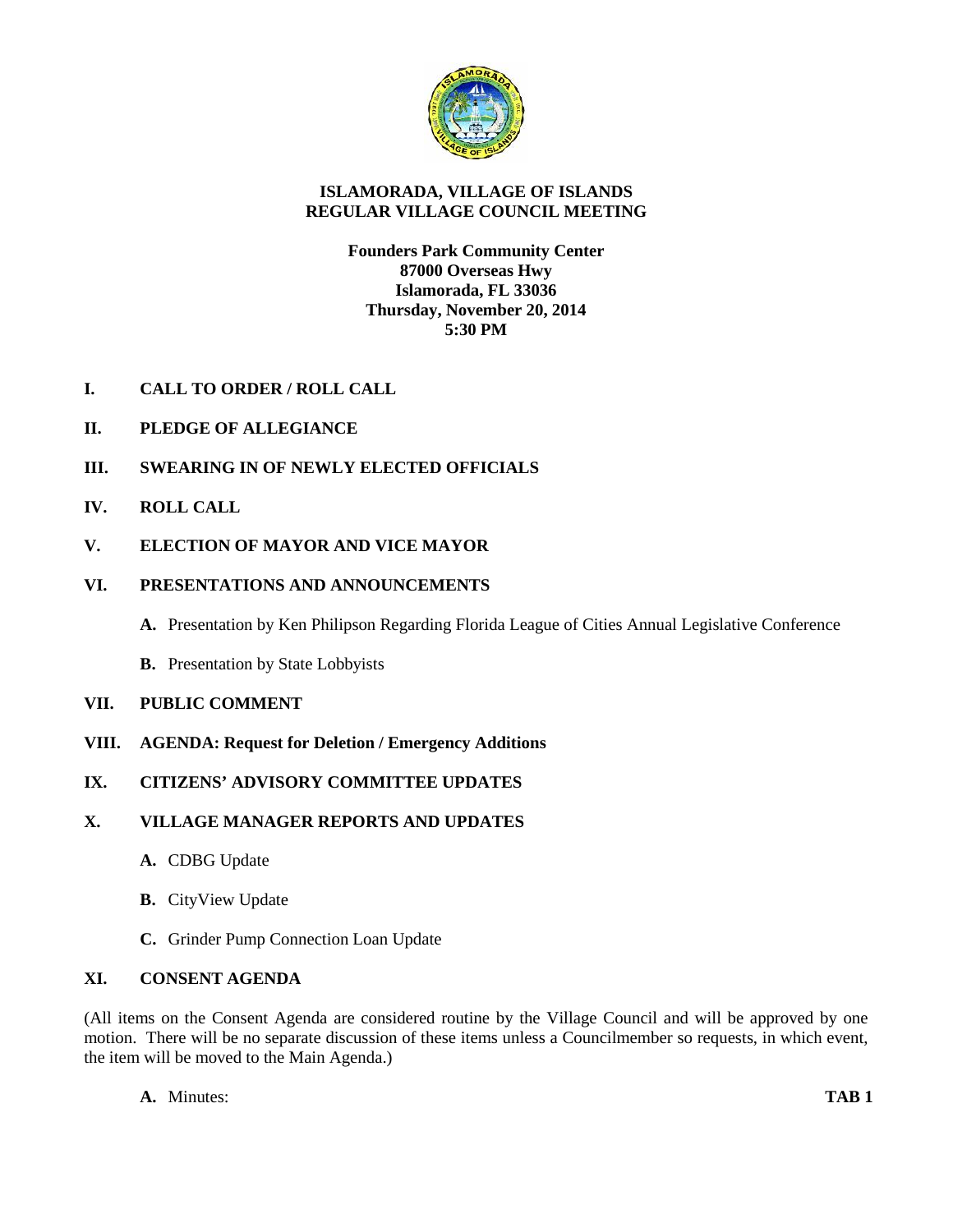### **XII. WASTEWATER MATTERS**

**A.** Wastewater Project Update

#### **XIII. ORDINANCES**

#### **XIV. QUASI-JUDICIAL**

**A.** Request for Replat of a Portion of MacDonald's Plat at 84745 Old Highway **TAB 2**

**A RESOLUTION OF THE VILLAGE COUNCIL OF ISLAMORADA, VILLAGE OF ISLANDS, FLORIDA, APPROVING THE REQUEST BY WILLIAM E. BOSELY, FOR A REPLAT OF A PORTION OF THE RECORDED FINAL PLAT OF MACDONALDS PLAT, ON PROPERTY LOCATED AT 84745 OLD HIGHWAY ON WINDLEY KEY, AS LEGALLY DESCRIBED IN EXHIBIT "A;" PROVIDING FOR THE TRANSMITTAL OF THIS RESOLUTION TO THE FLORIDA DEPARTMENT OF ECONOMIC OPPORTUNITY; AND PROVIDING FOR AN EFFECTIVE DATE**

#### **XV. RESOLUTIONS**

**A.** Resolution Approving FEMA FY 2014 Assistance to Firefighters Grant **TAB 3**

**A RESOLUTION OF THE VILLAGE COUNCIL OF ISLAMORADA, VILLAGE OF ISLANDS FLORIDA, AUTHORIZING SUBMISSION OF AN APPLICATION TO THE FY 2014 ASSISTANCE TO FIREFIGHTERS<br>
GRANT AGREEMENT FROM THE FEDERAL EMERGENCY MANAGEMENT<br>
AGENCY (FEMA) FOR THE PURCHASE OF SELF-CONTAINED GRANT AGREEMENT FROM THE FEDERAL EMERGENCY MANAGEMENT** A RESOLUTION OF THE VILLAGE COUNCIL OF ISLAMORADA, VILLAGE<br>
OF ISLANDS FLORIDA, AUTHORIZING SUBMISSION OF AN<br>
APPLICATION TO THE FY 2014 ASSISTANCE TO FIREFIGHTERS<br>
GRANT AGREEMENT FROM THE FEDERAL EMERGENCY MANAGEMENT<br>
AG **VILLAGE FIRE DEPARTMENT; AUTHORIZING THE VILLAGE MANAGER** APPLICATION TO THE FY 2014 ASSISTANCE TO FIREFIGHTERS<br>GRANT AGREEMENT FROM THE FEDERAL EMERGENCY MANAGEMENT<br>AGENCY (FEMA) FOR THE PURCHASE OF SELF-CONTAINED<br>BREATHING APPARATUS AND SUPPORTING EQUIPMENT FOR THE<br>VILLAGE FIRE **FINALIZE AND SUBMIT THE GRANT APPLICATION; AUTHORIZING COMMITMENT OF MATCHING GRANT FUNDS; AND PROVIDING FOR AN EFFECTIVE DATE**

**B.** Resolution to Adopt FY 2013 – 2014 Re-appropriation Budget Amendment **TAB 4**

**A RESOLUTION OF THE VILLAGE COUNCIL OF ISLAMORADA, VILLAGE OF ISLANDS, FLORIDA, AMENDING REOLUTION NO. 13-09-72; AMENDING THE VILLAGE'S BUDGET FOR FISCAL YEAR 2013-2014; AND PROVIDING AN EFFECTIVE DATE**

**C.** Resolution Accepting and Adopting the November 4, 2014 Election Results **TAB 5**

**A RESOLUTION OF THE VILLAGE COUNCIL OF ISLAMORADA, VILLAGE OF ISLANDS, FLORIDA, ADOPTING THE RESULTS OF THE GENERAL**